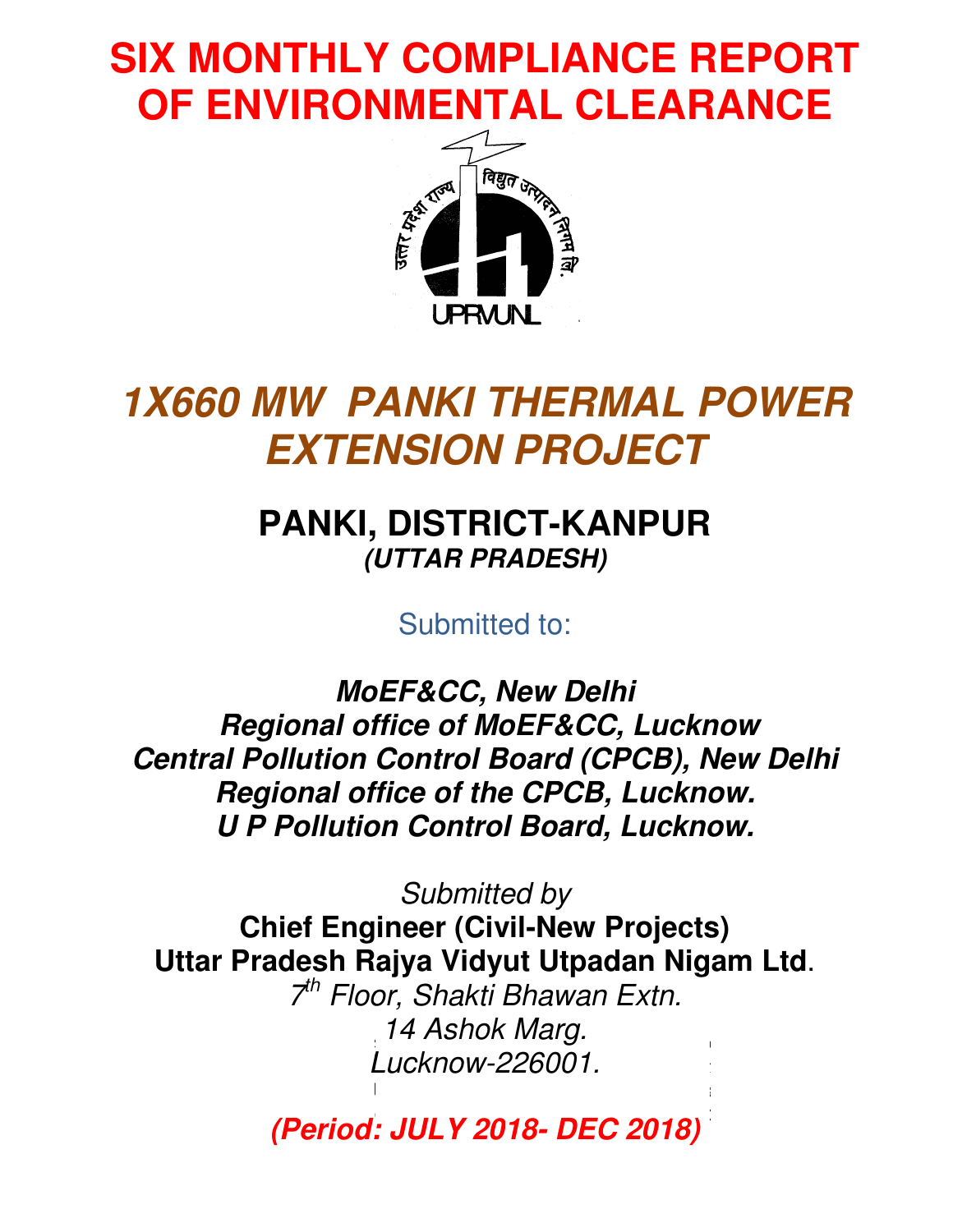Super Critical Panki Thermal Extension Project at Panki, Distt-Kanpur, Uttar Pradesh by M/S Uttar Pradesh Rajya Vidyut Utpadan Nigam Limited –

**Project is in its initial phase of construction. EPC contract has been awarded to M/S Bharat Heavy Electricals Limited (BHEL) on 31st March 2018. Scheduled completion period of the project is 46 Months, i.e. by Jan 2022. Site already handed over to the EPC Contractor M/S BHEL in phased manner for soil testing & piling works. Topographical Survey & Soil Investigation Work has been completed. Construction of Customer Site Office, Stores, Boundary Wall and Road is in progress. Piling Work in Boiler area is in progress. Scheduled Project Completion is by Jan 2022.** 

| SI.  | <b>Subject of compliance</b>                                                                                                                                                                                                                                                                 |                                                                                                                                                                                                                                                                   |
|------|----------------------------------------------------------------------------------------------------------------------------------------------------------------------------------------------------------------------------------------------------------------------------------------------|-------------------------------------------------------------------------------------------------------------------------------------------------------------------------------------------------------------------------------------------------------------------|
| No.  |                                                                                                                                                                                                                                                                                              |                                                                                                                                                                                                                                                                   |
|      | <b>Specific Conditions</b>                                                                                                                                                                                                                                                                   | <b>Compliance Status</b>                                                                                                                                                                                                                                          |
|      | Environmental Management Plan and Project<br>activities shall be implemented with the best<br>available<br>technology<br>to<br>have<br>better<br>operational systems so as to minimize the<br>impact on environment                                                                          | Shall be complied. ETP, STP are<br>working for existing residential area.<br>Provision for ESP, ETP, STP,<br>AWRS is there for new plant. FGD<br>and SCR shall be installed. Norms of<br>zero discharge & emissions as per<br>prescribed norms shall be followed. |
| ii.  | Point-wise reply to the recommendation of<br>the site visit of the Sub-committee is to be<br>submitted.                                                                                                                                                                                      | Actions as per recommendations<br>shall be complied.                                                                                                                                                                                                              |
| iii. | In case any STPs are located within 50 km<br>distance from the proposed Project, the<br>treated water from the STPs shall be used in<br>the plant.                                                                                                                                           | MOU is signed between Panki PTS<br>and Jal Nigam Kanpur. Treated<br>water from Binghwa ETP of Jal<br>Nigam shall be used.                                                                                                                                         |
| iv   | Plantation should be raised at the rate of<br>2,500 saplings per hectare. The tree species<br>should be of local variety having hardened<br>and broad leaves types. Plantation shall be<br>preferred by using 2 years old seedlings than<br>new seedlings for better survival of plantation. | Shall be complied. An order has<br>been placed with U.P. Forest Deptt.<br>on 20 <sup>th</sup> March 2018. Payment<br>released for Plantation of Phase I.<br>Plantation started in Aug'18, 13750<br>saplings already planted.                                      |
| v    | Alternate technology may be explored for<br>utilization of fly ash such as road making, etc.<br>by using geo-polymer based technology.                                                                                                                                                       | Shall be complied. Alternate<br>technologies being explored.                                                                                                                                                                                                      |
| vi   | Skill mapping of the Project Affected People<br>(PAP') be carried out on a long-term basis for<br>their livelihood generation. Report is to be<br>submitted within 3 months to the Ministry<br>from the date of issuance of environmental<br>clearance.                                      | Skill mapping already carried out<br>and report submitted.                                                                                                                                                                                                        |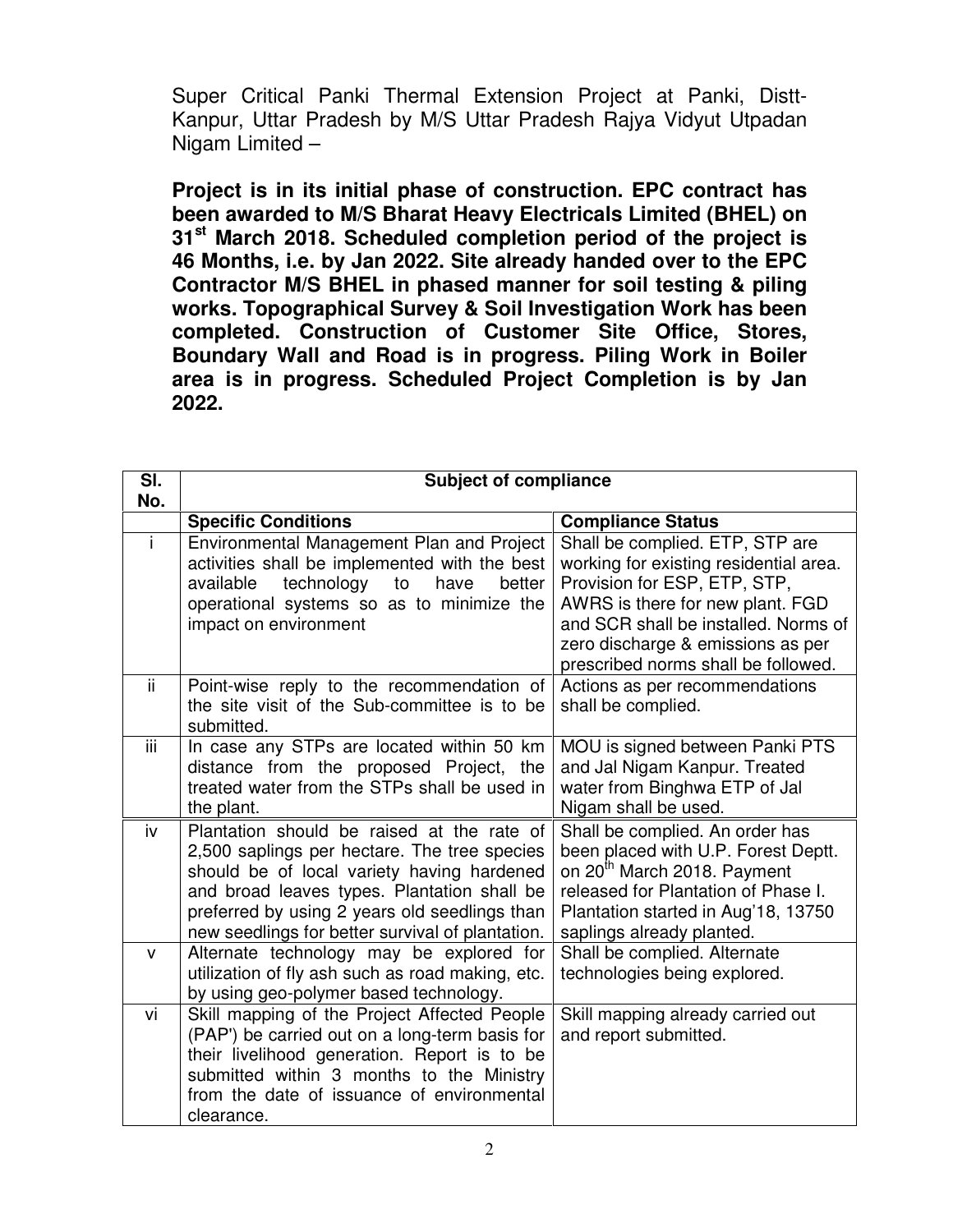| vii         | methods of agriculture organic<br>Modern<br>forming, compost/ vermiculture making and<br>utilization, drip/direct to root irrigation) to be<br>promoted in and around the Project area.                                                                                                                                                                                                                                 | Shall be complied.                                                                                                                                                                                                                                |
|-------------|-------------------------------------------------------------------------------------------------------------------------------------------------------------------------------------------------------------------------------------------------------------------------------------------------------------------------------------------------------------------------------------------------------------------------|---------------------------------------------------------------------------------------------------------------------------------------------------------------------------------------------------------------------------------------------------|
| viii        | <b>Details</b><br>of<br>expenditure<br>made<br>toward<br>implementation of CSR activity shall<br>be<br>provided.                                                                                                                                                                                                                                                                                                        | Prospects of CSR Activity Prepared<br>by IIT Kanpur. The same shall be<br>implemented over the prescribed<br>span of five years as per approval of<br>District administration Kanpur.<br>Details of expenditure shall be<br>provided accordingly. |
| ix          | While implementing CSR, the following shall<br>be adopted:                                                                                                                                                                                                                                                                                                                                                              | Processes for Execution of CSR<br>activities already initiated.                                                                                                                                                                                   |
| a           | Proper<br>training/long<br>skill<br>based<br>term<br>livelihood revenue generation be created for<br>enabling women empowerment.                                                                                                                                                                                                                                                                                        | Shall be complied.                                                                                                                                                                                                                                |
| $\mathsf b$ | Computer facilities may be provided in the<br>school along with a trained computer teacher<br>to inculcate computer skill among the youths.                                                                                                                                                                                                                                                                             | Shall be complied.                                                                                                                                                                                                                                |
| C           | Water supply provisions shall be made for all<br>the bio-toilets under Swachh Bharat Abhiyan.                                                                                                                                                                                                                                                                                                                           | Shall be complied.                                                                                                                                                                                                                                |
| d           | health<br>Preventive<br>programme<br>may<br>be<br>preferred than the curative health programme<br>nutrition development of small<br>such as<br>children in and around the project.                                                                                                                                                                                                                                      | Shall be complied.                                                                                                                                                                                                                                |
| X           | Approved action plan prepared by SPCB in<br>respect of Kanpur Critically Polluted Area<br>shall be regularly implemented and monitored<br>the pollution levels in the project and<br>surrounding areas.                                                                                                                                                                                                                 | Shall be complied. In reference to<br>old closed units, Kanpur action Plan<br>got complied up to the full<br>satisfaction of the District<br>Administration / SPCB.                                                                               |
| xi          | Compliance of EC conditions, E(P) Act, 1986,<br>Rules and MoEF&CC Notifications issued<br>time to time shall be achieved by a qualified<br>an environment officer to be nominated by<br>the Project Head of the Company who shall<br>responsible for implementation<br>be<br>and<br>necessary compliance.                                                                                                               | Being Complied. Qualified<br>Environment Officer is nominated for<br>implementation & necessary<br>compliance.                                                                                                                                    |
| xii         | Cycle of Concentration (COC) of at-least 6.0<br>shall be achieved by setting up of RO for<br>treating cooling tower blow-down water.                                                                                                                                                                                                                                                                                    | Shall be complied.                                                                                                                                                                                                                                |
| xiii        | MoEF&CC Notification S.O. 3305 (E) dated<br>7.12.2015 shall be implemented with respect<br>to specific water consumption, zero liquid<br>discharge and revised emission standards.<br>The PM, SO2, NOx and Hg emissions shall<br>not exceed 30mg/Nm3, 100 mg/Nm3, 100<br>mg/Nm $^3$ and 0.03 mg/Nm $^3$ respectively. The<br>specific water consumption shall not exceed<br>2.5 $m3$ /MWh and zero wastewater discharge | Shall be complied.                                                                                                                                                                                                                                |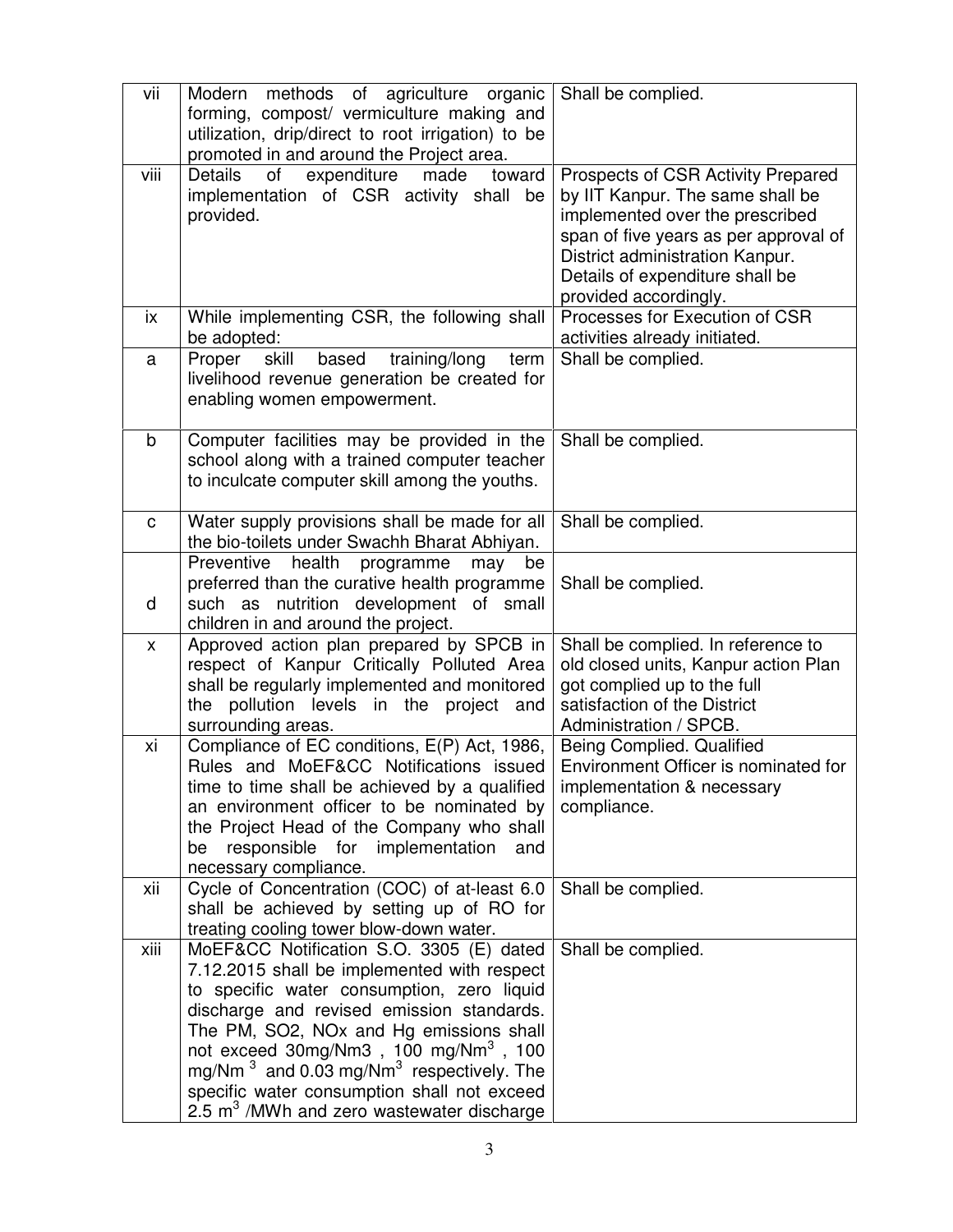|       | shall be achieved.                                                                      |                                      |
|-------|-----------------------------------------------------------------------------------------|--------------------------------------|
| xiv   | MoEF&CC Notification G. S.R 02(E) dated                                                 | Shall be complied.                   |
|       | 2.1.2014 regarding use of raw or blended or                                             |                                      |
|       | beneficiated or washed coal with ash content                                            |                                      |
|       |                                                                                         |                                      |
|       | not exceeding 34% shall be complied with, as                                            |                                      |
|       | applicable                                                                              |                                      |
| XV    | MoEF&CC Notifications on flyash utilization                                             | Shall be complied.                   |
|       | S.O. 763(E) dated 14.09.1999, S.O. 979(E)                                               |                                      |
|       | dated 27.08.2003, S.O. 2804(E)<br>dated                                                 |                                      |
|       | 3.11.2009, S.O. 254(E) dated 25.01.2016 and                                             |                                      |
|       | subsequent amendments shall be complied                                                 |                                      |
|       | with.                                                                                   |                                      |
| xvi   | Separate Environmental Clearance may be                                                 | Not Needed.                          |
|       | obtained for the proposed Township<br>as                                                |                                      |
|       | applicable under EM Notification 2006.                                                  |                                      |
| xvii  | Vision document specifying prospective plan                                             | Under Revision.                      |
|       | for the site shall be formulated and submitted                                          |                                      |
|       | to the Regional Office of the Ministry within                                           |                                      |
|       | six months.                                                                             |                                      |
| xviii | Harnessing solar power within the premises                                              | Shall be complied.<br>Agencies for   |
|       | of the plant particularly at available roof tops                                        | installation of Grid connected Solar |
|       | shall<br>be<br>carried<br>out<br>and<br>status<br>οf                                    | PV System, being explored. Status    |
|       | implementation including actual generation of                                           | of implementation including actual   |
|       | solar power shall be submitted along with half                                          | generation of solar power shall be   |
|       | yearly monitoring report.                                                               | submitted accordingly.               |
|       |                                                                                         |                                      |
|       |                                                                                         |                                      |
| xix   | A long term study of radio activity and heavy                                           | Shall be complied.                   |
|       | metals contents on coal to be used shall be                                             |                                      |
|       | carried out through a reputed institute and                                             |                                      |
|       | results thereof analyzed every two year and                                             |                                      |
|       | reported along with monitoring<br>reports.                                              |                                      |
|       | for<br>Thereafter<br>mechanism<br>in-built<br>an                                        |                                      |
|       | continuous monitoring for radio activity and                                            |                                      |
|       | heavy metals in coal and fly ash (including                                             |                                      |
|       | bottom ash) shall be put in place.                                                      |                                      |
| XX    | Online continuous monitoring system for                                                 | Shall be complied. Provision for     |
|       | stack emission, ambient air and effluent shall                                          | online continuous monitoring system  |
|       | be installed.                                                                           | is there in EPC Contract.            |
| xxi   | High Efficiency Electrostatic Precipitators                                             | Shall be complied.                   |
|       | (ESPs) shall be installed to ensure that                                                |                                      |
|       | particulate emission does not exceed 30                                                 |                                      |
|       | mg/Nm3 or as would be notified by the                                                   |                                      |
|       | Ministry, whichever is stringent. Adequate                                              |                                      |
|       | dust extraction system such as cyclones/bag                                             |                                      |
|       | filters and water spray system in dusty areas                                           |                                      |
|       | such as in coal handling and ash handling                                               |                                      |
|       | points, transfer areas and other vulnerable                                             |                                      |
|       | dusty areas shall be provided along with an                                             |                                      |
| xxii  | environment friendly sludge disposal system.<br>Adequate dust extraction system such as | Shall be complied.                   |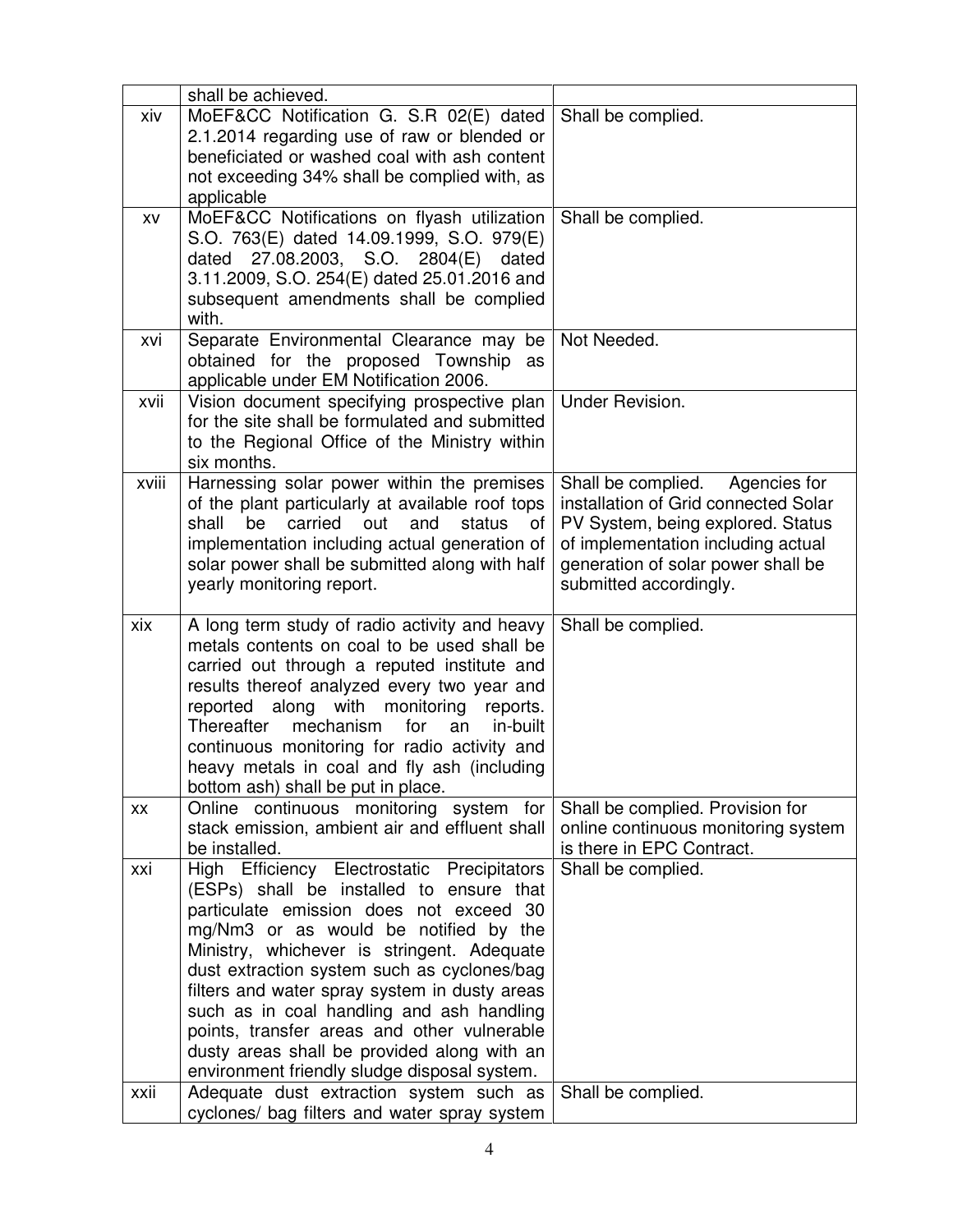|        | in dusty areas such as in coal handling and<br>ash handling points, transfer areas and other       |                                        |
|--------|----------------------------------------------------------------------------------------------------|----------------------------------------|
|        | vulnerable dusty areas shall be provided.                                                          |                                        |
| xxiii  | Monitoring of surface water quantity and                                                           | Shall be complied.                     |
|        | quality shall also be regularly conducted and                                                      |                                        |
|        | records maintained. The monitored data shall                                                       |                                        |
|        | be submitted to the<br>Ministry regularly.                                                         |                                        |
|        | Further, monitoring points shall be located                                                        |                                        |
|        | between the plant and drainage in the                                                              |                                        |
|        | direction of flow of ground water and records                                                      |                                        |
|        | maintained. Monitoring for heavy metals in                                                         |                                        |
|        | ground water shall also be undertaken and<br>results/findings submitted along with half            |                                        |
|        | yearly monitoring report.                                                                          |                                        |
| xxiv   | A well designed rain water harvesting system                                                       | Shall be complied. Provision for a     |
|        | shall be put in place within six months, which                                                     | suitably designed rain water           |
|        | shall comprise of rain water collection from                                                       | harvesting system is there in EPC      |
|        | the built up and open area in the plant                                                            | Contract.                              |
|        | premises and detailed record kept of the                                                           |                                        |
|        | quantity of water harvested every year and its                                                     |                                        |
|        | use.                                                                                               |                                        |
| XXV    | No water bodies including natural drainage                                                         | No Drain is available inside           |
|        | system in the area shall be disturbed due to<br>activities<br>associated<br>with<br>the<br>setting | proposed Plant.                        |
|        | up/operation of the power plant.                                                                   |                                        |
| xxvi   | Additional soil for leveling of the proposed                                                       | Surface is level, leveling not needed. |
|        | site shall be generated within the sites (to the                                                   |                                        |
|        | extent possible) so that natural drainage                                                          |                                        |
|        | system of the area is protected and improved.                                                      |                                        |
| xxvii  | Fly ash shall be collected in dry form and                                                         | Shall be complied.                     |
|        | storage facility (silos) shall be provided.                                                        |                                        |
|        | Mercury and other heavy metals (As, Hg, Cr,                                                        |                                        |
|        | Pb etc.) shall be monitored in the bottom ash.<br>No ash shall be disposed off in low lying area.  |                                        |
| xxviii | No mine void filling will be under taken as an                                                     | Shall be complied.                     |
|        | option for ash utilization without adequate                                                        |                                        |
|        | lining of mine with suitable media such that                                                       |                                        |
|        | no leachate shall take place at any point of                                                       |                                        |
|        | time. In case, the option of mine void filling is                                                  |                                        |
|        | to be adopted, prior detailed study of soil                                                        |                                        |
|        | characteristics of the mine area shall be                                                          |                                        |
|        | undertaken from an institute of repute and                                                         |                                        |
|        | adequate clay lining shall be ascertained by<br>the State Pollution Control<br>Board<br>and        |                                        |
|        | implementation done in close co-ordination                                                         |                                        |
|        | with the State pollution Control Board.                                                            |                                        |
| xxix   | Fugitive emission of fly ash (dry or wet) shall                                                    | Shall be complied.                     |
|        | be controlled such that no agricultural or non-                                                    |                                        |
|        | agricultural land is affected. Damage to any                                                       |                                        |
|        | mitigated<br>shall<br>be<br>and<br>land<br>suitable                                                |                                        |
|        | compensation provided in consultation with                                                         |                                        |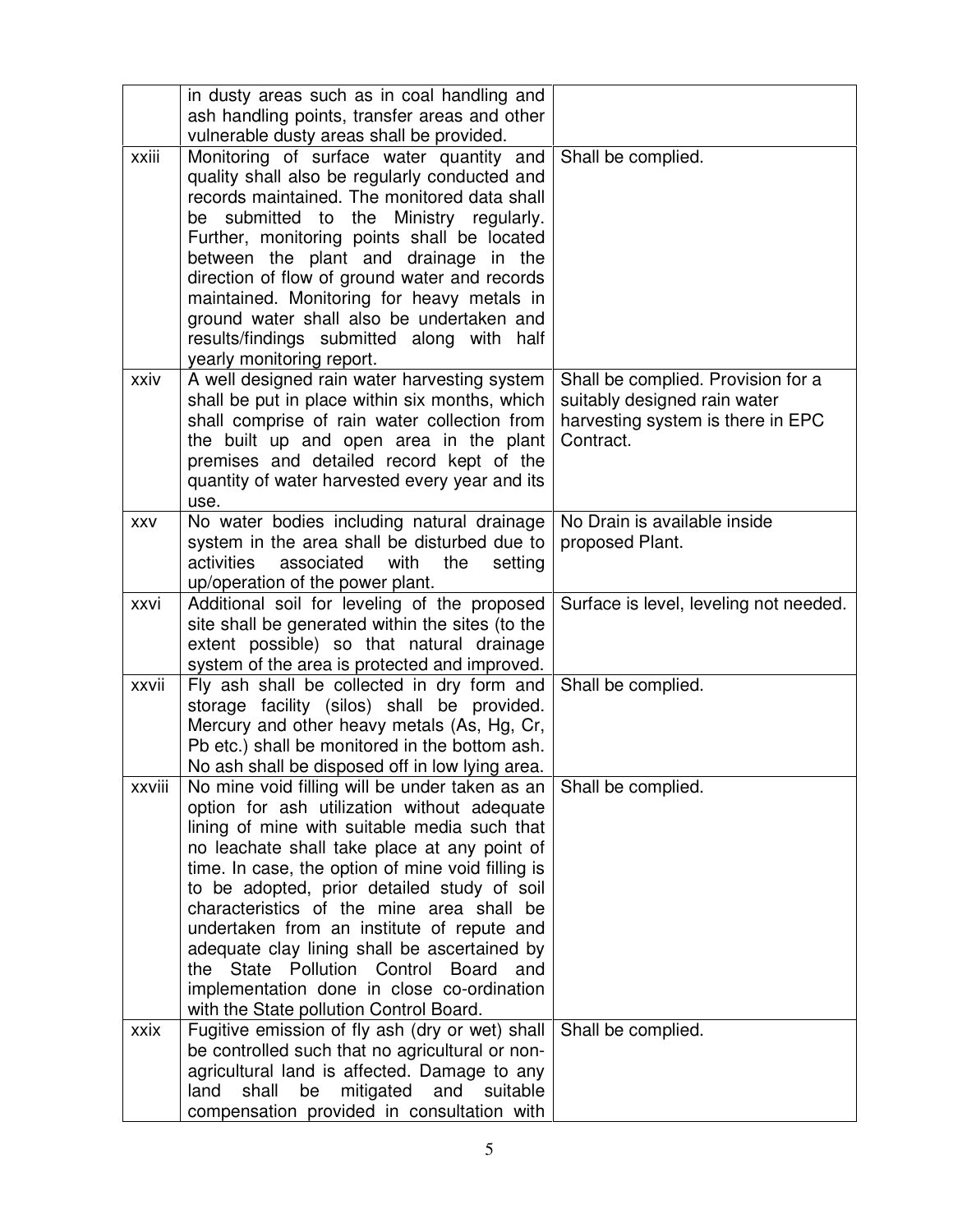|            | the local Panchayat.                                                                                                                                                                                                                                                                                                                                                                                                                                                                                                     |                                                                                                                                                                                                                                                                                     |
|------------|--------------------------------------------------------------------------------------------------------------------------------------------------------------------------------------------------------------------------------------------------------------------------------------------------------------------------------------------------------------------------------------------------------------------------------------------------------------------------------------------------------------------------|-------------------------------------------------------------------------------------------------------------------------------------------------------------------------------------------------------------------------------------------------------------------------------------|
| <b>XXX</b> | Green Belt consisting of three tier of<br>plantations of native species all around plant<br>and at least 50m width shall be raised.<br>Wherever 50 m width is not feasible a 20 m<br>width shall be used and adequate justification<br>shall be submitted to the Ministry. Tree<br>density shall not be less than 2500 per ha<br>with survival rate not less than 80 %.                                                                                                                                                  | Shall be complied.                                                                                                                                                                                                                                                                  |
| xxxi       | Green belt shall also be developed around<br>the Ash Pond over and above the Green Belt<br>around the plant boundary.                                                                                                                                                                                                                                                                                                                                                                                                    | Green belt has already been<br>developed & maintained around Ash<br>Pond, as per standards.                                                                                                                                                                                         |
| xxxii      | The project proponent shall form date a well<br>Corporate Environment Policy<br>laid<br>and<br>identify and designate responsible officers at<br>its hierarchy for ensuring<br>levels<br>of<br>all<br>adherence to the policy and compliance<br>conditions stipulated in this clearance letter<br>and other applicable environmental laws and<br>regulations.                                                                                                                                                            | Shall be complied.<br><b>Well laid Corporate Environment</b><br>Policy of UPRVUNL is there with<br>designated officers responsible for<br>ensuring adherence to the policy<br>and compliance of EC conditions<br>along with other applicable<br>environmental laws and regulations. |
| xxxiii     | CSR schemes identified on need based<br>shall<br>be<br>implemented<br>assessment<br>in<br>consultation with the village Panchayat and<br>the District Administration starting from the<br>development of project itself As part of CSR<br>prior identification of local employment youth<br>and eventual employment in the project after<br>imparting relevant training shall be also<br>undertaken. Company shall provide separate<br>budget for community development activities<br>and income generating programmers. | Prospects of CSR Activity identified<br>and Prepared by IIT Kanpur,<br>Activities shall be implemented in<br>consultation with district<br>Administration.                                                                                                                          |
| xxxiv      | For proper and periodic monitoring of CSR<br>activities, a CSR committee or a Social Audit<br>committee or a suitable credible external<br>agency shall be appointed. CSR activities<br>shall also be evaluated by an independent<br>external agency. This evaluation shall be both<br>concurrent and final.                                                                                                                                                                                                             | Shall be complied.                                                                                                                                                                                                                                                                  |
| B          | <b>General Conditions:</b>                                                                                                                                                                                                                                                                                                                                                                                                                                                                                               | <b>Compliance Status</b>                                                                                                                                                                                                                                                            |
|            | The treated effluents conforming to<br>the<br>prescribed<br>standards<br>only shall<br>be<br>re-<br>circulated<br>reused within the plant.<br>and<br>Arrangements shall be made that effluents<br>and storm water do not get mixed                                                                                                                                                                                                                                                                                       | Shall be complied.                                                                                                                                                                                                                                                                  |
| ii         | A sewage treatment plant shall be provided<br>(as applicable) and the treated sewage shall<br>be used for raising green belt/plantation.                                                                                                                                                                                                                                                                                                                                                                                 | Shall be complied.<br>STP already installed and is in<br>working condition.                                                                                                                                                                                                         |
| iii        | Adequate safety measures shall be provided<br>the<br>plant<br>to<br>check/minimize<br>area<br>in                                                                                                                                                                                                                                                                                                                                                                                                                         | Shall be complied.                                                                                                                                                                                                                                                                  |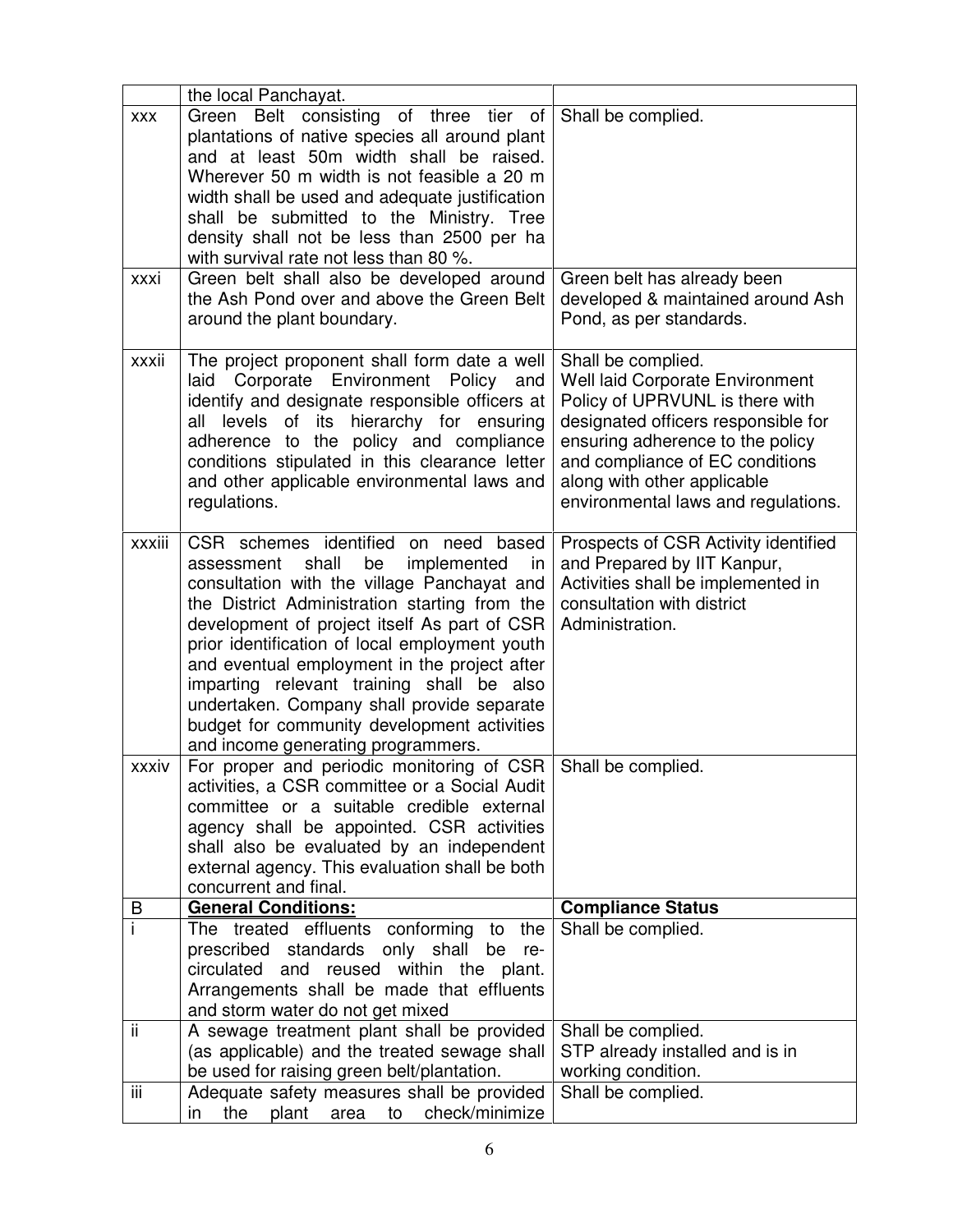| iv   | spontaneous fires in coal yard, especially<br>during summer season. Copy of these<br>measures with a full details along with<br>location plant layout shall be submitted to the<br>Ministry as well as to the Regional Office of<br>the Ministry.<br>Storage facilities for auxiliary liquid fuel such<br>as LDO/ HFO/LSHS shall be made in the<br>plant area in consultation with Department of<br>Explosives, Nagpur. Sulphur content in the<br>liquid fuel will not exceed 0.5%. Disaster<br>Management Plan shall be prepared to meet<br>any eventuality in case of an accident taking                 | Shall be complied. |
|------|------------------------------------------------------------------------------------------------------------------------------------------------------------------------------------------------------------------------------------------------------------------------------------------------------------------------------------------------------------------------------------------------------------------------------------------------------------------------------------------------------------------------------------------------------------------------------------------------------------|--------------------|
| v    | place due to storage of oil.<br>First Aid and sanitation arrangement shall be<br>made for the drivers and other contract<br>workers during construction phase.                                                                                                                                                                                                                                                                                                                                                                                                                                             | Shall be complied. |
| vi   | Noise levels emanating from turbines all be<br>so controlled such that the noise in the work<br>zone shall be limited to 85 dB (A) from<br>source. For people working in the high noise<br>area, requisite personal protective equipment<br>like earplugs/ear muffs etc. shall be provided.<br>Workers engaged in noisy areas such as<br>turbine area, air compressors etc shall be<br>periodically examined to maintain audiometric<br>record and for treatment for any hearing loss<br>including shifting to non noisy/less noisy<br>areas.                                                              | Shall be complied. |
| vii  | Regular monitoring of ambient air ground<br>level concentration of SO2, NOx, PM 2.5 &<br>and Hg shall be carried out in the<br>PM10<br>impact zone and records maintained. If at any<br>stage these levels are found to exceed the<br>prescribed limits, necessary control measures<br>shall be provided immediately. The location of<br>the monitoring stations and frequency of<br>monitoring shall be decided in consultation<br>SPCB. Periodic<br>reports<br>with<br>shall<br>be<br>submitted to the Regional Office of this<br>Ministry. The data shall also be put on the<br>website of the company. | Shall be complied. |
| viii | Utilization of 100% Fly Ash generated shall<br>be made from 4th year of operation. Status<br>of implementation shall be reported to the<br>Regional Office of the Ministry from time to<br>time.                                                                                                                                                                                                                                                                                                                                                                                                           | Shall be complied. |
| ix   | Provision shall be made for the housing of<br>construction labour (as applicable) within the<br>site with all necessary infrastructure and<br>facilities such as fuel for cooking, mobile                                                                                                                                                                                                                                                                                                                                                                                                                  | Shall be complied. |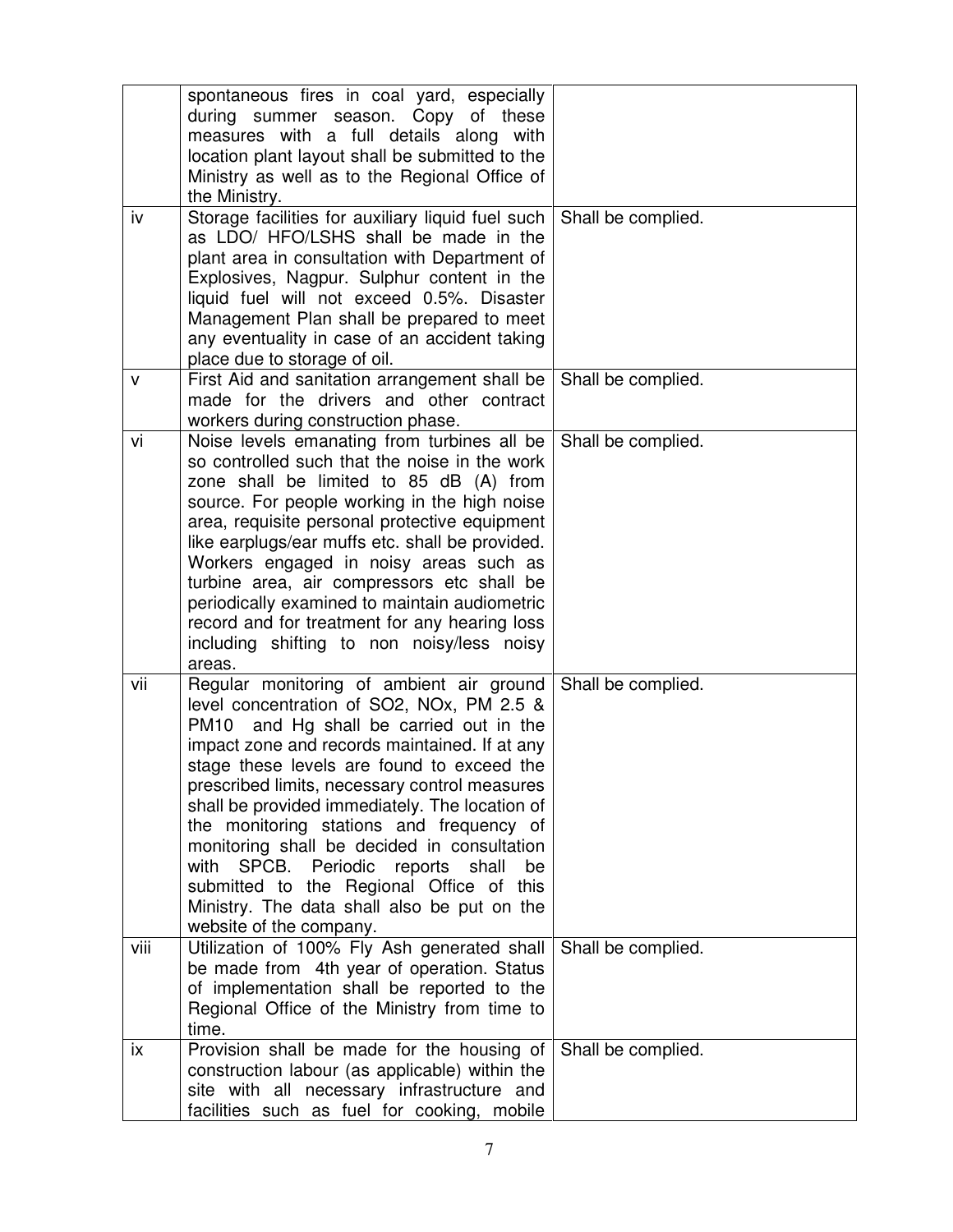|      | toilets, mobile STP, safe drinking water,<br>medical health care, crèche etc. The housing<br>may be in the form of temporary structures to<br>be removed after the completion of the<br>project.                                                                                                                                                                                                                                                                                                                                                                                                  |                                                                                      |
|------|---------------------------------------------------------------------------------------------------------------------------------------------------------------------------------------------------------------------------------------------------------------------------------------------------------------------------------------------------------------------------------------------------------------------------------------------------------------------------------------------------------------------------------------------------------------------------------------------------|--------------------------------------------------------------------------------------|
| X    | The project proponent shall advertise in at<br>least two local newspapers widely circulated<br>in the region around the project, one of which<br>shall be in the vernacular language of the<br>locality concerned within seven days from the<br>date of this clearance letter, informing that the<br>project has been accorded environmental<br>clearance and copies of clearance letter are<br>available with the State Pollution Control<br>Board/Committee and may also be seen at<br>Website<br>0f<br>MoEF&CC<br>the<br>at<br>http://envfor.nic.in                                            | Complied, (copies already<br>submitted).                                             |
| хi   | A copy of the clearance letter shall be sent by<br>the proponent to concerned Panchayat, Zila<br>Parisad / Municipal Corporation, urban local<br>Body and the Local NQO, if any, from whom<br>suggestions/representations, if any, were<br>received while processing the proposal. The<br>clearance letter shall also be put on the<br>website of the Company by the proponent.                                                                                                                                                                                                                   | Complied, (copies already<br>submitted).                                             |
| xii  | The proponent shall upload the status of<br>compliance of the stipulated environmental<br>clearance conditions, including results of<br>monitored data on their website and shall<br>update the same periodically.<br>lt –<br>shall<br>simultaneously be sent to the Regional Office<br>of MOEF, the respective Zonal Office of<br>CPCB and the SPCB. The criteria pollutant<br>levels namely; SPM, RSPM (PM 2.5)<br>&<br>PM10), SO2, NO (ambient levels as well as<br>stack emissions) shall be displayed at a<br>convenient location near the main gate of the<br>company in the public domain. | Being complied for EC Status. Shall<br>be complied for Stack Emissions in<br>future. |
| xiii | The environment statement for each financial<br>year ending 31st March in Form V as is<br>mandated to be submitted by the project<br>proponent to the concerned State Pollution<br>Control Board as prescribed under the<br>Environment (Protection) Rules, 1986, as<br>amended subsequently, shall also be put on<br>the website of the company along with the<br>compliance of environmental<br>status<br>of<br>clearance conditions and shall also be sent to<br>the respective Regional Offices of the<br>Ministry by e-mail.                                                                 | Shall be complied.                                                                   |
| xiv  | The project proponent shall<br>submit<br>six                                                                                                                                                                                                                                                                                                                                                                                                                                                                                                                                                      | Being complied.                                                                      |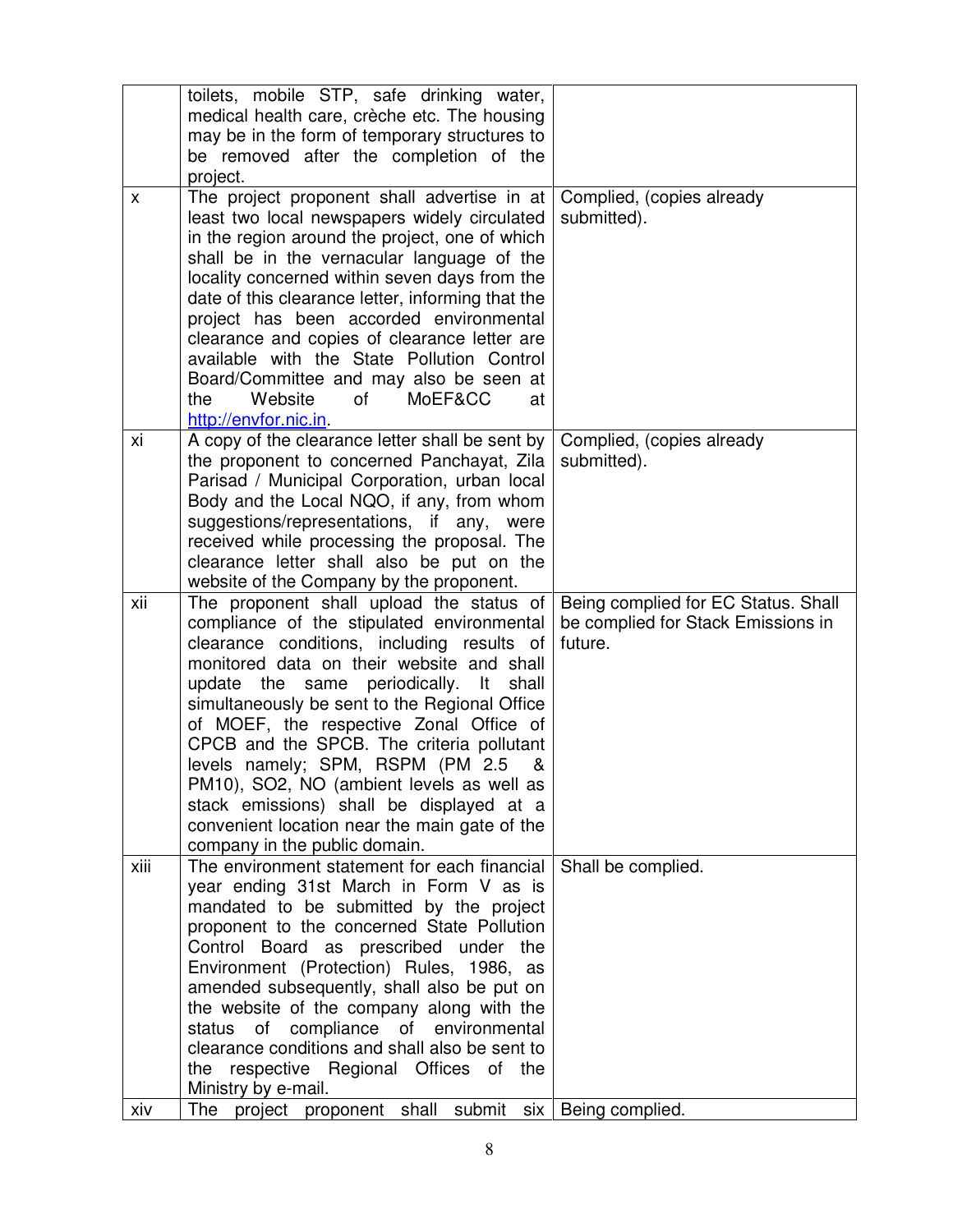|       | monthly reports<br>on the status of the<br>of<br>implementation<br>the<br>stipulated<br>environmental safeguards to MoEF&CC, its<br>Regional Office, Central Pollution Control<br>Board and State Pollution Control Board. The<br>project proponent shall upload the status of<br>compliance of the environmental clearance<br>conditions on their website and update the<br>same periodically and simultaneously send<br>the same by e-mail to the Regional Office,<br>MoEF&CC.                                                                                                                                                                                                                          |                    |
|-------|-----------------------------------------------------------------------------------------------------------------------------------------------------------------------------------------------------------------------------------------------------------------------------------------------------------------------------------------------------------------------------------------------------------------------------------------------------------------------------------------------------------------------------------------------------------------------------------------------------------------------------------------------------------------------------------------------------------|--------------------|
| XV    | The progress of the project shall be submitted<br>to CEA on six monthly basis.                                                                                                                                                                                                                                                                                                                                                                                                                                                                                                                                                                                                                            | Being complied.    |
| xvi   | Regional Office of the MoEF&C will monitor<br>implementation of<br>the<br>the<br>stipulated<br>conditions. A complete set of documents<br>including Environmental Impact Assessment<br>Report and Environment Management Plan<br>additional<br>along<br>with the<br>information<br>submitted from time to time<br>shall<br>be<br>forwarded to the Regional Office for their use<br>during monitoring. Project proponent will up-<br>load the compliance status in their website<br>and up-date the same from time to time at<br>least six monthly basis. Criteria pollutants<br>levels including NO <sub>x</sub> (from stack & ambient<br>air) shall be displayed at the main gate of<br>the power plant. | Being complied.    |
| xvii  | Separate funds shall be allocated<br>or<br>implementation of environmental protection<br>measures along with item-wise break-up.<br>These cost shall be included as part of the<br>project cost. The funds earmarked for the<br>environment protection measures shall not be<br>diverted for other purposes and year-wise<br>expenditure should be reported to the<br>ministry.                                                                                                                                                                                                                                                                                                                           | Shall be complied. |
| xviii | The project authorities shall inform the<br>Regional Office as well as the Ministry<br>regarding the date of financial closure and<br>final approval of the project by the concerned<br>authorities and the dates of start of land<br>development work and commissioning of<br>plant.                                                                                                                                                                                                                                                                                                                                                                                                                     | Shall be complied. |
| xix   | Full cooperation shall be extended to the<br>Scientists/Officers<br>from<br>the<br><b>Ministry</b><br>Regional Office of the Ministry / CPCB / SPCB<br>who would be monitoring the compliance of<br>environmental status.                                                                                                                                                                                                                                                                                                                                                                                                                                                                                 | Being complied.    |
| C     | An as built or as completed report on EMP to                                                                                                                                                                                                                                                                                                                                                                                                                                                                                                                                                                                                                                                              | Shall be complied. |
|       | be submitted stating the scope/extent of work                                                                                                                                                                                                                                                                                                                                                                                                                                                                                                                                                                                                                                                             |                    |